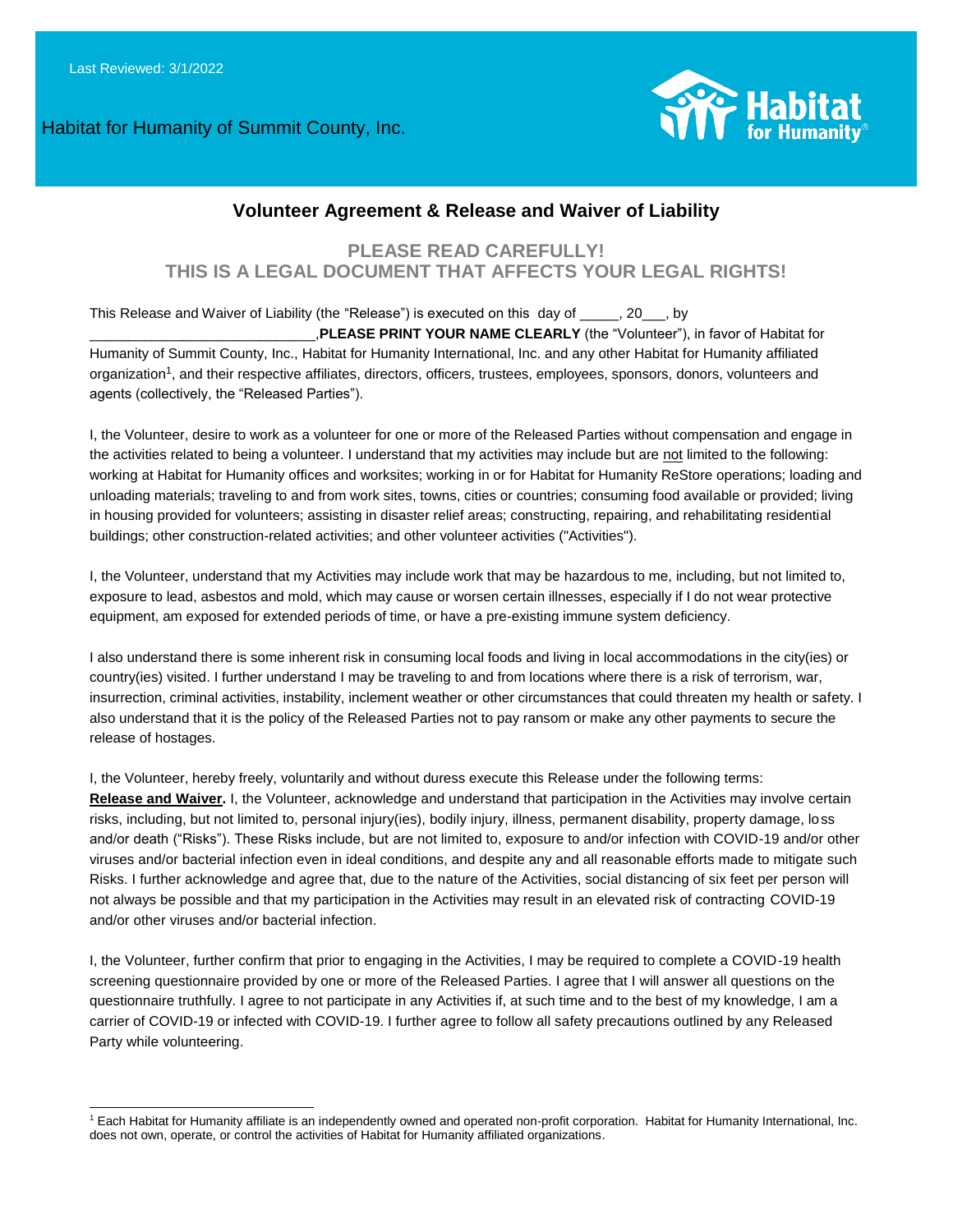In consideration of and in order to be allowed to participate in the Activities, I do hereby release and forever discharge and hold harmless the Released Parties and their successors and assigns from any and all liability, claims, demands, costs and damages of any kind, whether arising from tort, contract or otherwise, which I or my heirs, assigns, next of kin or legal representatives may have or which may hereinafter accrue, arise from, or are in any way related to my Activities with any of the Released Parties, including but not limited to Risks, whether caused wholly or in part by the simple negligence, fault or other misconduct of any of the Released Parties or of other volunteers, other than their intentional or grossly negligent conduct. In addition, the Released Parties shall have the benefit of any future liability protection for businesses as relating to the COVID-19 pandemic passed by any governmental entity to which the Released Parties are subject.

I understand and acknowledge that by signing this Release I knowingly assume the Risks associated with the Activities. I also understand that the Released Parties do not assume any responsibility for or obligation to provide financial assistance or other assistance, including but not limited to medical, health or disability insurance in the event of injury, illness, death or property damage. Regarding any illness or virus, including COVID-19, I, the Volunteer, understand that even if I follow all guidelines for the prevention and handling of any illness or virus, including COVID-19, there is still a risk that Volunteer could contract such virus or illness.

*I understand and acknowledge that children under the age of 16 are not allowed on Habitat for Humanity worksites while construction is in progress. While minors between the ages of 16 and 18 may be allowed to participate in some types of build site activities, solely as outlined by the Released Parties, I understand that using power tools, excavation, demolition, working on rooftops and similar activities are not permitted for anyone under the age of 18. I agree it is my responsibility to communicate these requirements to any of my minor children who will attend and/or participate in the Activities.* **Consent to Transportation and Medical Treatment.** I consent to the use of first aid treatment and the use of generic and over-the-counter medications and treatments as directed by manufacturer labels, whether administered by the Released Parties or first aid personnel. In an emergency, I understand the Released Parties may try to contact the individual listed below as an emergency contact. If an emergency contact cannot be reached promptly, I hereby authorize the Released Parties to act as an agent for me to consent to any examination, testing, x-rays, medical, dental or surgical treatment for me as advised by a physician, dentist or other health care provider. This includes, but is not limited to, my assessment, evaluation, medical care and treatment, anesthesia, hospitalization, or other health care treatment or procedure as advised by a physician, dentist or other health care provider. I also authorize the Released Parties to arrange for transportation of me as deemed necessary and appropriate in their discretion. I, the Volunteer, do hereby release, forever discharge and hold harmless the Released Parties from any liability, claim, demand, and action whatsoever brought by me or on my behalf which arises or may hereafter arise on account of any transportation, first aid, assessment, care, treatment, response or service rendered in connection with my Activities with any of the Released Parties.

If the Volunteer is less than 18 years of age, the parent(s) having legal custody and/or the legal guardian(s) of the Volunteer also hereby release, forever discharge and hold harmless the Released Parties from any liability, claim, demand and action whatsoever brought by such volunteer or on his/her behalf which arises or may hereafter arise on account of the decision by any representative or agent of the Released Parties to exercise the power to transport, administer first aid, and consent to assessment, examination, x-rays, medical, dental, surgical or other such health care treatment as set forth in the Parental Authorization for Treatment of, and Travel With, a Minor Child.

**Insurance.** I understand that, except as otherwise agreed to by the Released Parties in writing, the Released Parties are under no obligation to provide, carry or maintain health, medical, travel, disability or other insurance coverage for any Volunteer. Each Volunteer is expected and encouraged to obtain his or her own health, medical, travel, disability or other insurance coverage.

I understand that I am and remain responsible for payment of such hospital, physician, ambulance, dental, medical or other services obtained for me or my child. I agree that the Released Parties do not assume any responsibility for the payment of such fees or expenses which may be incurred. If I have health insurance, I understand my personal health insurance is my primary coverage.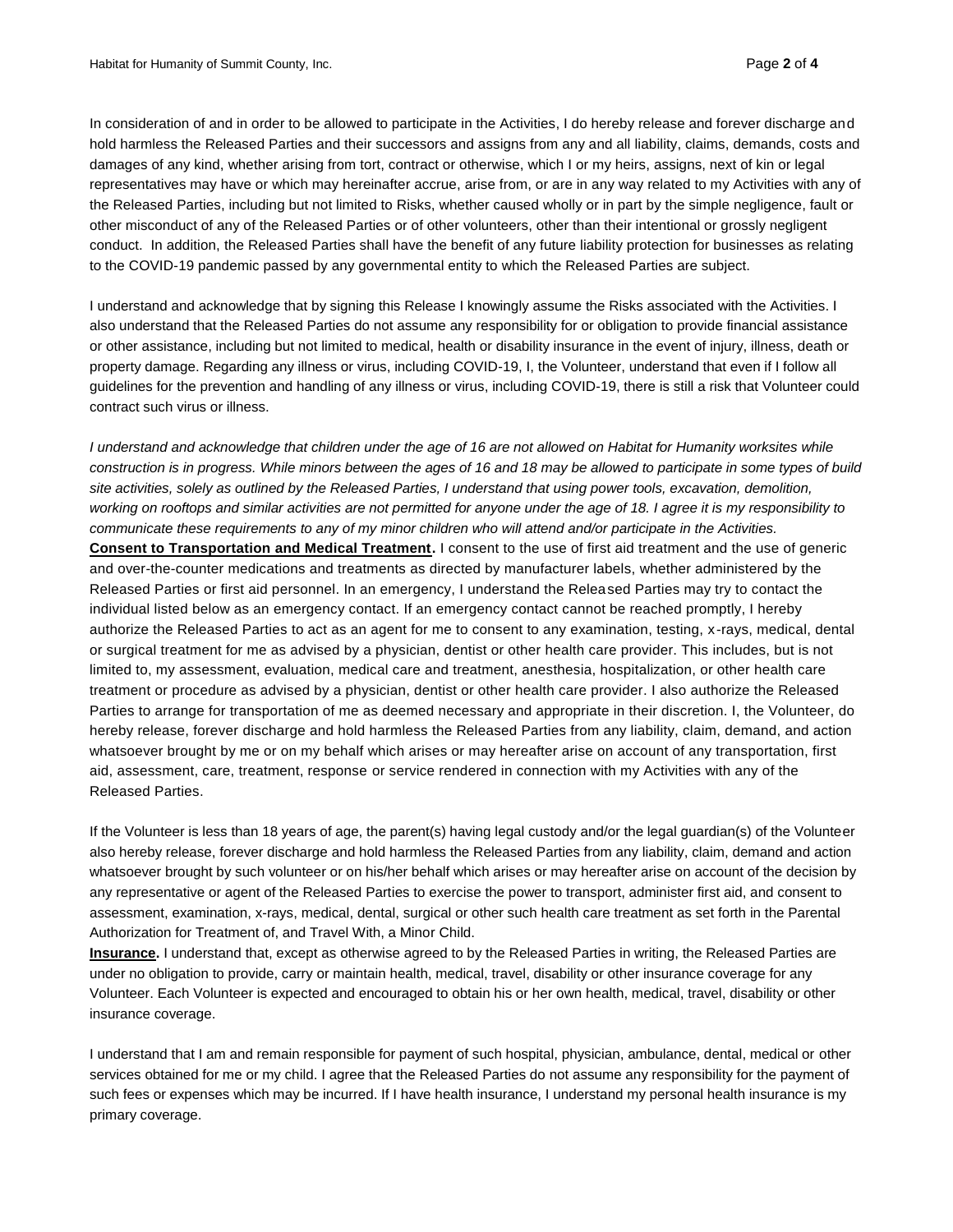**Confidentiality.** I agree that in the course of my participation in the Activities, I may have access to personal and/or health care information of other persons. I agree to maintain the confidentiality of such information, to use such information only as necessary to do my job as a volunteer, and to comply with Habitat for applicable policies regarding such information. **Photographic/Recording Release.** I hereby grant and convey unto the Released Parties all right, title and interest in any and all photographs and video/audio/electronic recordings of me, including as to my name, image and voice, made by or on behalf of any of the Released Parties during my Activities with the Released Parties, including, but not limited to, the right to use such materials for any purpose and to any royalties, proceeds or other benefits derived from them. I understand that I will not have any ownership interest in or to such photographs, images and/or recordings, I have not been provided or promised any compensation to me, and I hereby waive any rights, privileges or claims based on any right of publicity, privacy, ownership or any other rights arising, relating to or resulting from the photographs, images and/or recordings. I understand and agree that this paragraph also applies to my minor child(ren) who are volunteering.

**Other.** I expressly agree that this Release is intended to be as broad and inclusive as permitted by state law. I further agree that in the event any clause or provision of this Release is held invalid by any court of competent jurisdiction, the invalidity of such clause or provision shall not otherwise affect the remaining clauses or provisions of this Release, which shall continue to be enforceable. Further, a waiver of a right under this Release by a Released Party does not prevent the exercise of any other right.

I have carefully considered my decision, the benefits and risks involved, and hereby give my informed consent to participate in all volunteer Activities. I have read and understand this Release and Waiver of Liability, I acknowledge that any questions of mine have been answered, and I voluntarily agree to the above provisions. It is my intent to bind my heirs, next of kin, assigns and legal representative.

## **SIGNATURE OF VOLUNTEER 18 YEARS OR OLDER:**

| <b>EMERGENCY CONTACT INFORMATION FOR VOLUNTEER:</b> |  |  |  |  |  |  |  |
|-----------------------------------------------------|--|--|--|--|--|--|--|
|                                                     |  |  |  |  |  |  |  |
|                                                     |  |  |  |  |  |  |  |
|                                                     |  |  |  |  |  |  |  |
|                                                     |  |  |  |  |  |  |  |

**IMPORTANT: If the Volunteer is less than 18 years of age, all parents or guardians must complete the signature section below.** If only one parent or guardian signs these forms on behalf of a Volunteer who is under 18 years of age, then the undersigned parent or guardian of the Volunteer hereby covenants, warrants, represents and agrees that he or she is executing these forms on behalf of, and as an agent for, any other individual who may be a parent or guardian of the Volunteer, that they is fully authorized to do so, and that by executing such Release and Parental Authorization, the undersigned is binding himself/herself, the Volunteer, and any other parent or guardian of the Volunteer, and all of their heirs, next of kin, assigns, and legal representatives to such Release and Parental Authorization.